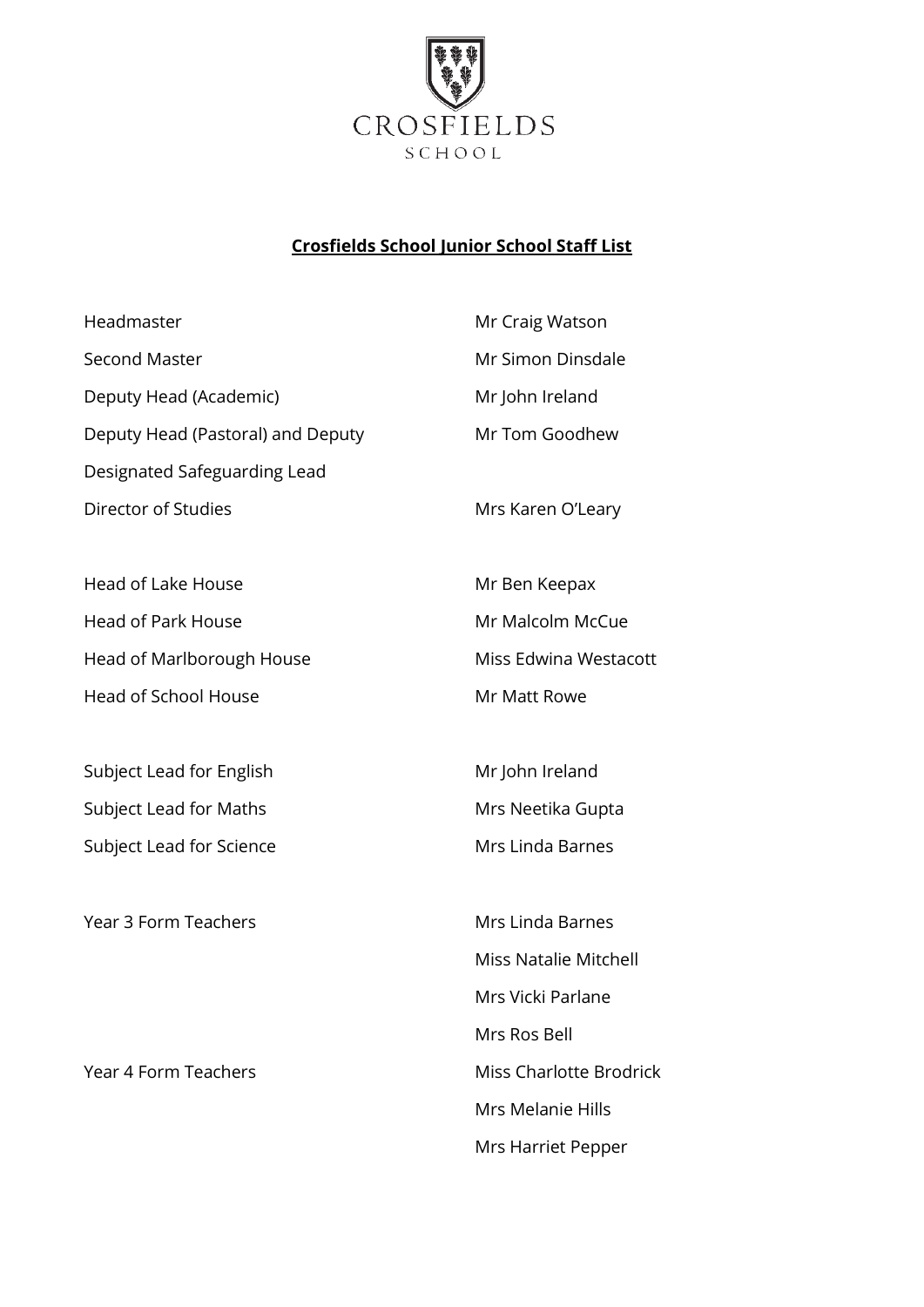| <b>Year 5 From Teachers</b>       | Mme Leslie Baldwin    |
|-----------------------------------|-----------------------|
|                                   | Mrs Tina Cooper       |
|                                   | Mrs Karen Sercombe    |
|                                   | Mrs Iglika Hull       |
| Year 6 Form Teachers              | Mrs Becky Saunders    |
|                                   | Mrs Jo Bowden         |
|                                   | Mr Andrew Clarke      |
|                                   | Mrs Emma West         |
| <b>Academic and Pastoral Team</b> | Mrs Sara Bunce        |
|                                   | Mrs Ali Saunders      |
|                                   | Mrs Ros Stone         |
|                                   | Mrs Sarah Wavell      |
|                                   | Mrs Lisa Knight       |
|                                   |                       |
| Specialist teaching staff         |                       |
| English                           | Mrs Charmaine Stewart |
|                                   | Mrs Tina Cooper       |
|                                   | Mrs Karen Sercombe    |
|                                   | Miss Jessica Jones    |
|                                   | Mr Ian Anderson       |
| Maths                             | Mr Simon Dinsdale     |
|                                   | Mrs Emma West         |
|                                   | Mr Malcolm McCue      |
|                                   | Mrs Tina Cooper       |
|                                   | Mr John Ireland       |
|                                   |                       |
| French                            | Mlle Angelica Merin   |

\*Denotes Heads of Department Updated: 22<sup>nd</sup> February 2022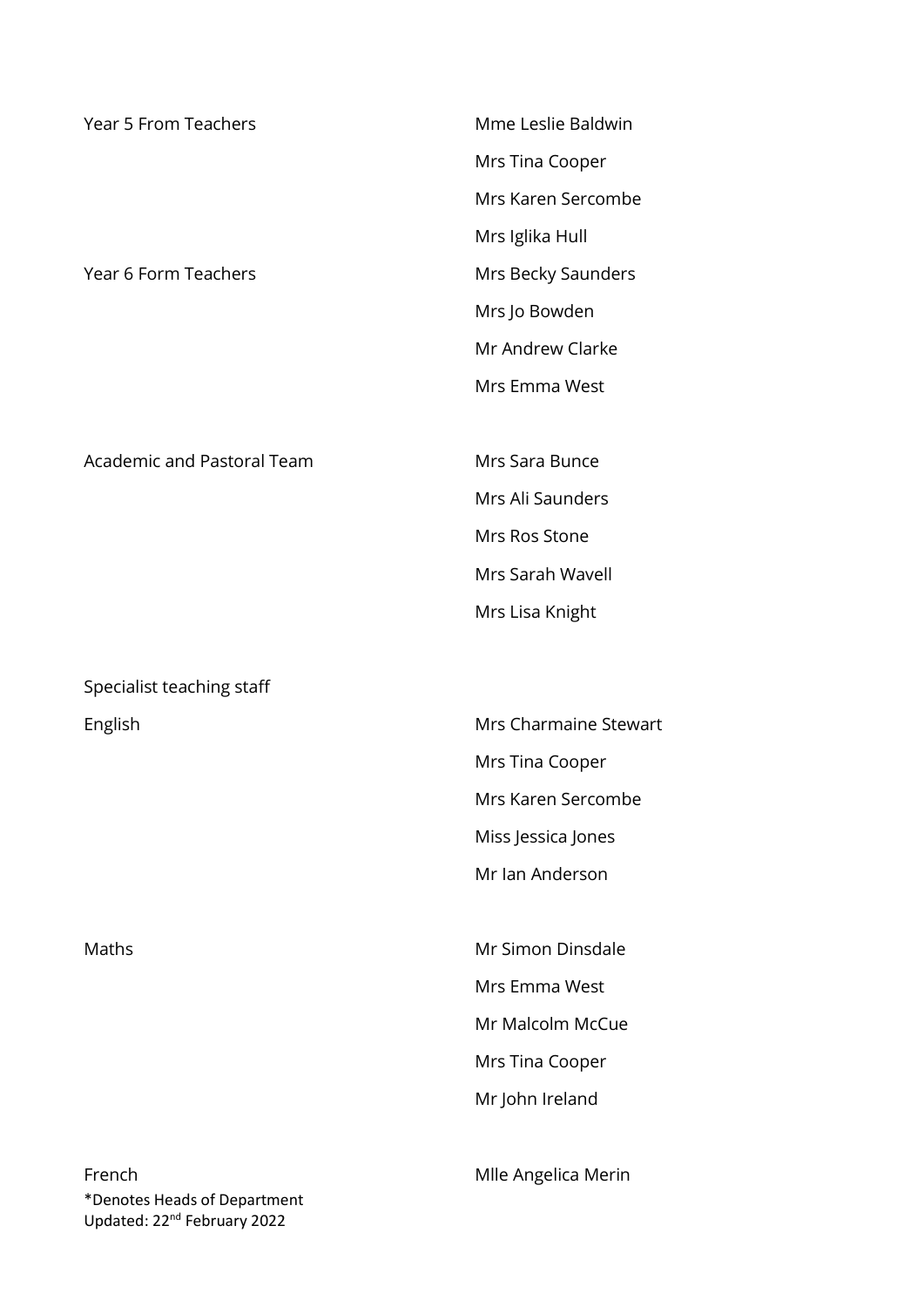|                                                                         | Mme Julie Boutant<br>Mrs Leslie Baldwin |
|-------------------------------------------------------------------------|-----------------------------------------|
|                                                                         |                                         |
|                                                                         | Mrs Harriet Pepper                      |
| Computing                                                               | Mr Malcolm McCue*                       |
|                                                                         | Mr Ben Keepax                           |
| Design Technology                                                       | Mr Stuart Young*                        |
|                                                                         | Mrs Georgie Cox                         |
| Art                                                                     | Ms Hannah Beare                         |
|                                                                         | Mrs Moira Walsh                         |
|                                                                         | Mrs Laura Chant                         |
| Drama                                                                   | Mrs Karen Sercombe                      |
| Head of Junior School & Pre-Prep Music                                  | Mrs Alice Westley-Smith*                |
| Ukulele                                                                 | Mrs Karen Sercombe                      |
| Director of Sport                                                       | Mr Gareth Edwards                       |
| Assistant Director of Sport                                             | Mrs Becky Seward                        |
|                                                                         | Mr Matt Rows                            |
|                                                                         | Mrs Jo Bowden                           |
| Swimming                                                                | Mrs Gill Dinsdale*                      |
|                                                                         | Mrs Heather Robertson                   |
| <b>Sport Assistant</b>                                                  | Miss Beth McMillian                     |
| <b>Graduate Sports Assistants</b>                                       | Mr Will Churchward                      |
|                                                                         | Mr Ryan Foggoa                          |
| *Denotes Heads of Department<br>Updated: 22 <sup>nd</sup> February 2022 |                                         |